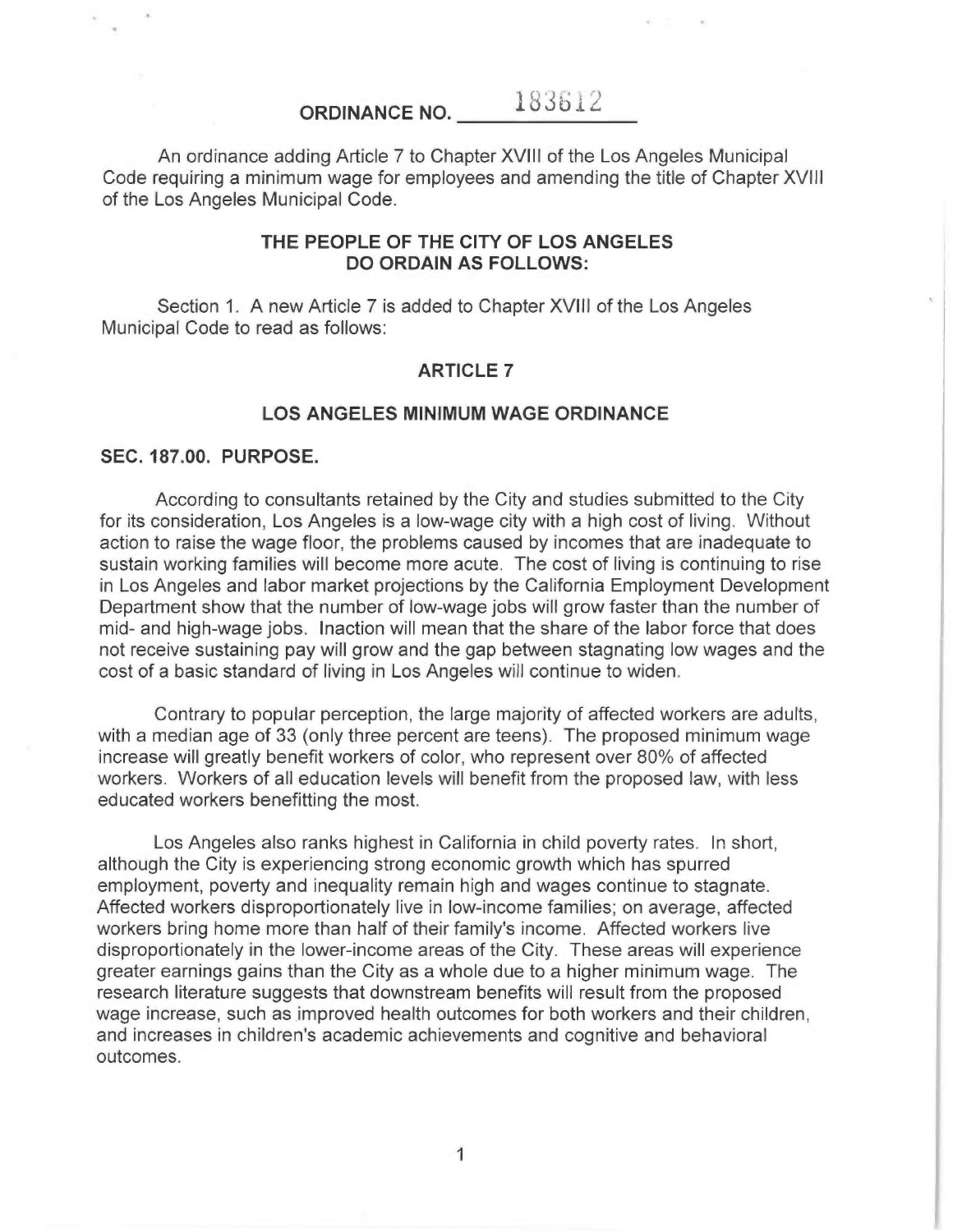Studies show that minimum wage increases reduce worker turnover. Turnover creates financial costs for employers. Reduced worker turnover means that workers will have more tenure with the same employer, which creates incentives for both employers and workers to increase training and worker productivity.

The City has recognized that income inequality is one of the most pressing economic and social issues facing Los Angeles. Workers, who must live paycheck to paycheck, are frequently forced to work two or three jobs to provide food and shelter for their families. These workers often rely on the public sector as a provider of social support services and, therefore, the City has an interest in promoting an employment environment that protects government resources. Therefore, by paying a higher than state-mandated minimum wage, the City seeks to promote the health, safety and welfare of thousands of workers by ensuring they receive a decent wage for the work they perform.

## SEC. 187.01. DEFINITIONS.

The following definitions shall apply to this article:

A. "City" means the City of Los Angeles.

B. "Designated Administrative Agency (DAA)" means the Department of Public Works, Bureau of Contract Administration, which shall bear administrative responsibilities under this article.

C. "Employee" means any individual who:

1. In a particular week performs at least two hours of work within the geographic boundaries of the City for an Employer; and

2. Qualifies as an Employee entitled to payment of a minimum wage from any Employer under the California minimum wage law, as provided under Section 1197 of the California Labor Code and wage orders published by the California Industrial Welfare Commission.

D. "Employer" means any person, as defined in Section 18 of the California Labor Code, including a corporate officer or executive, who directly or indirectly or through an agent or any other person, including through the services of a temporary service or staffing agency or similar entity, employs or exercises control over the wages, hours or working conditions of any employee.

E. "Non-Profit Corporation" means a non-profit corporation, duly organized, validly existing and in good standing under the laws of the jurisdiction of its incorporation and, if a foreign corporation, in good standing under the laws of the State of California, which corporation has established and maintains valid non-profit status under Section 501(c)(3) of the United States Internal Revenue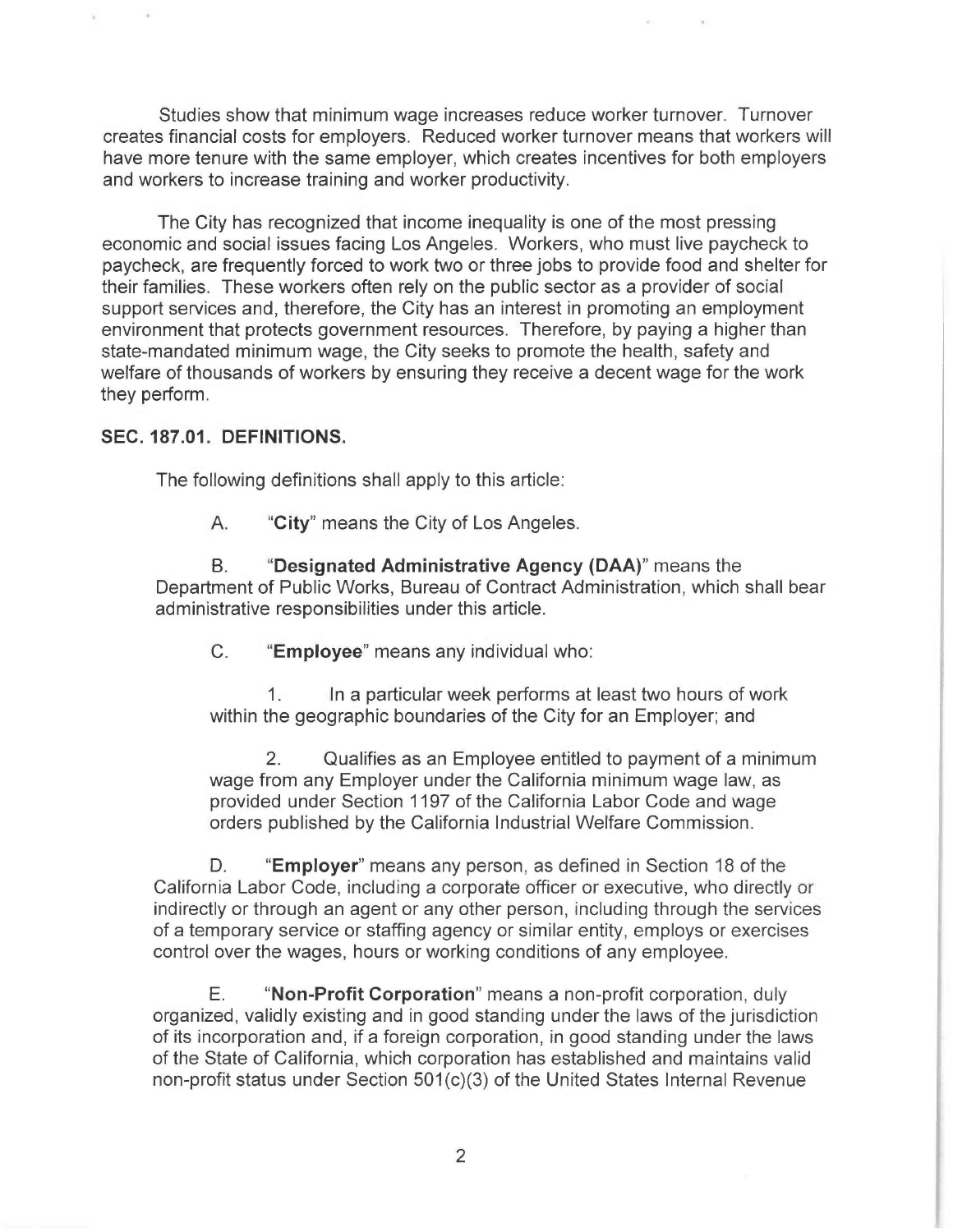Code of 1986, as amended, and all rules and regulations promulgated thereunder.

F. "Person" means any person, association, organization, partnership, business trust, limited liability company or corporation.

# SEC. 187.02. PAYMENT OF MINIMUM WAGE TO EMPLOYEES.

 $\tau$ 

A. An Employer shall pay an Employee a wage of no less than the hourly rates set under the authority of this article.

B. Employers with 26 or more Employees shall pay a wage of no less than the hourly rates set forth:

1. On July 1, 2016, the hourly wage shall be \$10.50.

- 2. On July 1, 2017, the hourly wage shall be \$12.00.
- 3. On July 1, 2018, the hourly wage shall be \$13.25.
- 4. On July 1, 2019, the hourly wage shall be \$14.25.
- 5. On July 1, 2020, the hourly wage shall be \$15.00.

C. Employers with 25 or fewer Employees shall pay a wage of no less than the hourly rates set forth:

- 1. On July 1, 2017, the hourly wage shall be \$10.50.
- 2. On July 1, 2018, the hourly wage shall be \$12.00.
- 3. On July 1, 2019, the hourly wage shall be \$13.25.
- 4. On July 1, 2020, the hourly wage shall be \$14.25.
- 5. On July 1, 2021, the hourly wage shall be \$15.00.

D. On July 1, 2022, and annually thereafter, the minimum wage will increase based on the Consumer Price Index for Urban Wage Earners and Clerical Workers (CPI-W) for the Los Angeles metropolitan area (Los Angeles-Riverside-Orange County, CA), which is published by the Bureau of Labor Statistics. The DAA shall announce the adjusted rates on January 1<sup>st</sup> and publish a bulletin announcing the adjusted rates, which shall take effect on July 1 of each year.

E. Employees, who are "Learners" as defined in Labor Code Section 1192 and consistent with wage orders published by the California Industrial Welfare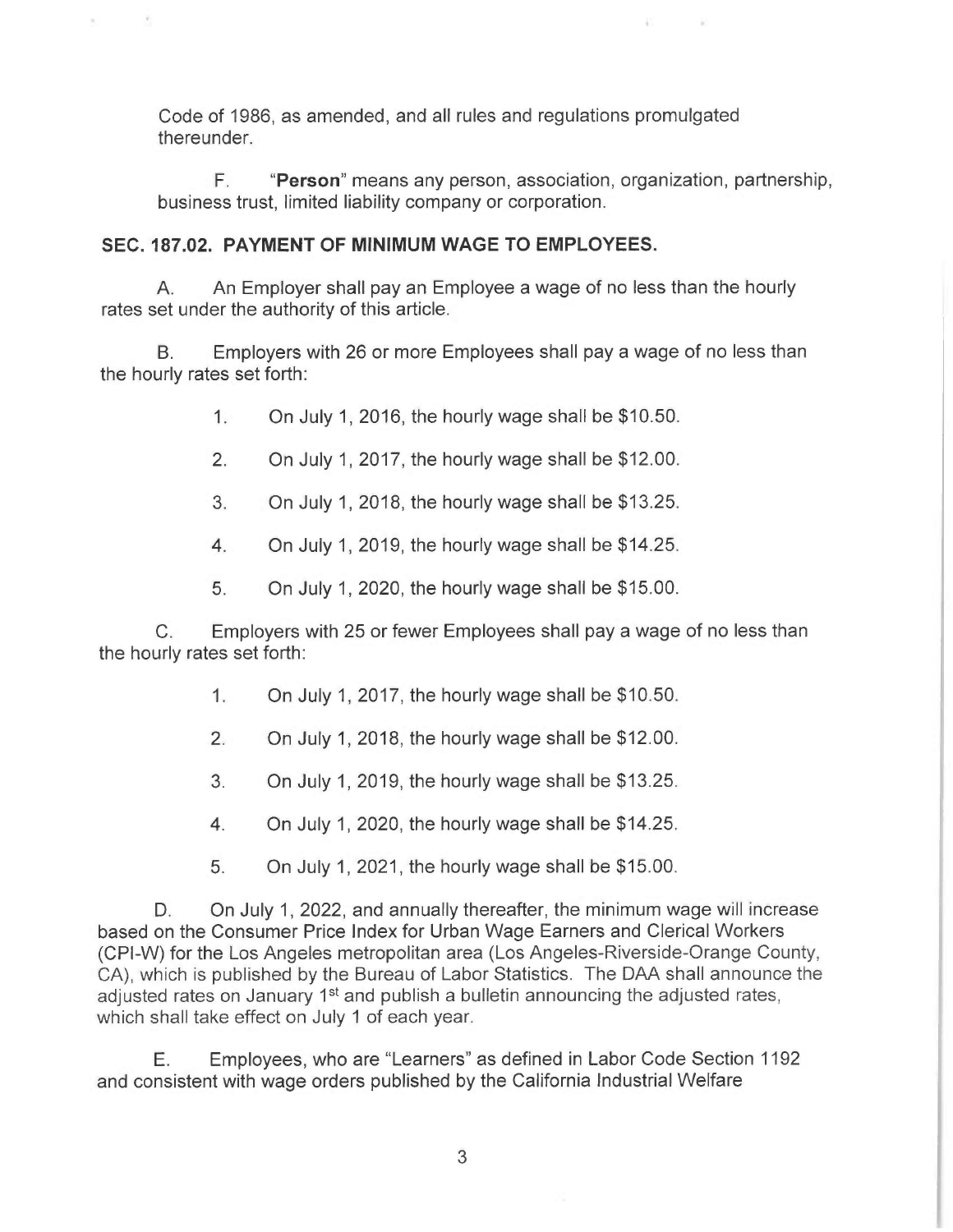Commission and are 14-17 years of age, shall be paid not less than 85% of the minimum wage rounded to the nearest nickel during their first 160 hours of employment. After more than 160 hours of employment, Learners shall be paid the applicable minimum wage pursuant to this section.

F. For purposes of this article, the size of an Employer's business or Non-Profit Corporation shall be determined by the average number of Employees employed during the previous calendar year.

## SEC. 187.03. DEFERRAL APPLICATION FOR CERTAIN NON-PROFIT EMPLOYERS.

The DAA shall establish a procedure to allow an Employer that is a Non-Profit Corporation with 26 or more Employees to qualify for the deferral rate schedule specified in Section 187.02.C. A Non-Profit Employer seeking the deferral must establish by compelling evidence that:

A. The chief executive officer earns a salary which, when calculated on an hourly basis, is less than five times the lowest wage paid by the corporation; or

B. It is a Transitional Employer as defined in Section 10.31.1(h) of the Los Angeles Administrative Code; or

C. It serves as a child care provider; or

 $\rightarrow$ 

D. It is funded primarily by City, County, State or Federal grants or reimbursements.

## SEC. 187.04. NOTIFYING EMPLOYEES OF THEIR POTENTIAL RIGHT TO THE FEDERAL EARNED INCOME CREDIT.

Employers shall inform Employees of their possible right to the federal Earned Income Credit (EIC) under Section 32 of the Internal Revenue Code of 1954, 26 U.S.C. Section 32.

## SEC. 187.05. RETALIATORY ACTION PROHIBITED.

No Employer shall discharge, reduce in compensation or otherwise discriminate against any Employee for opposing any practice proscribed by this article, for participating in proceedings related to this article, for seeking to enforce his or her rights under this article by any lawful means, or for otherwise asserting rights under this article.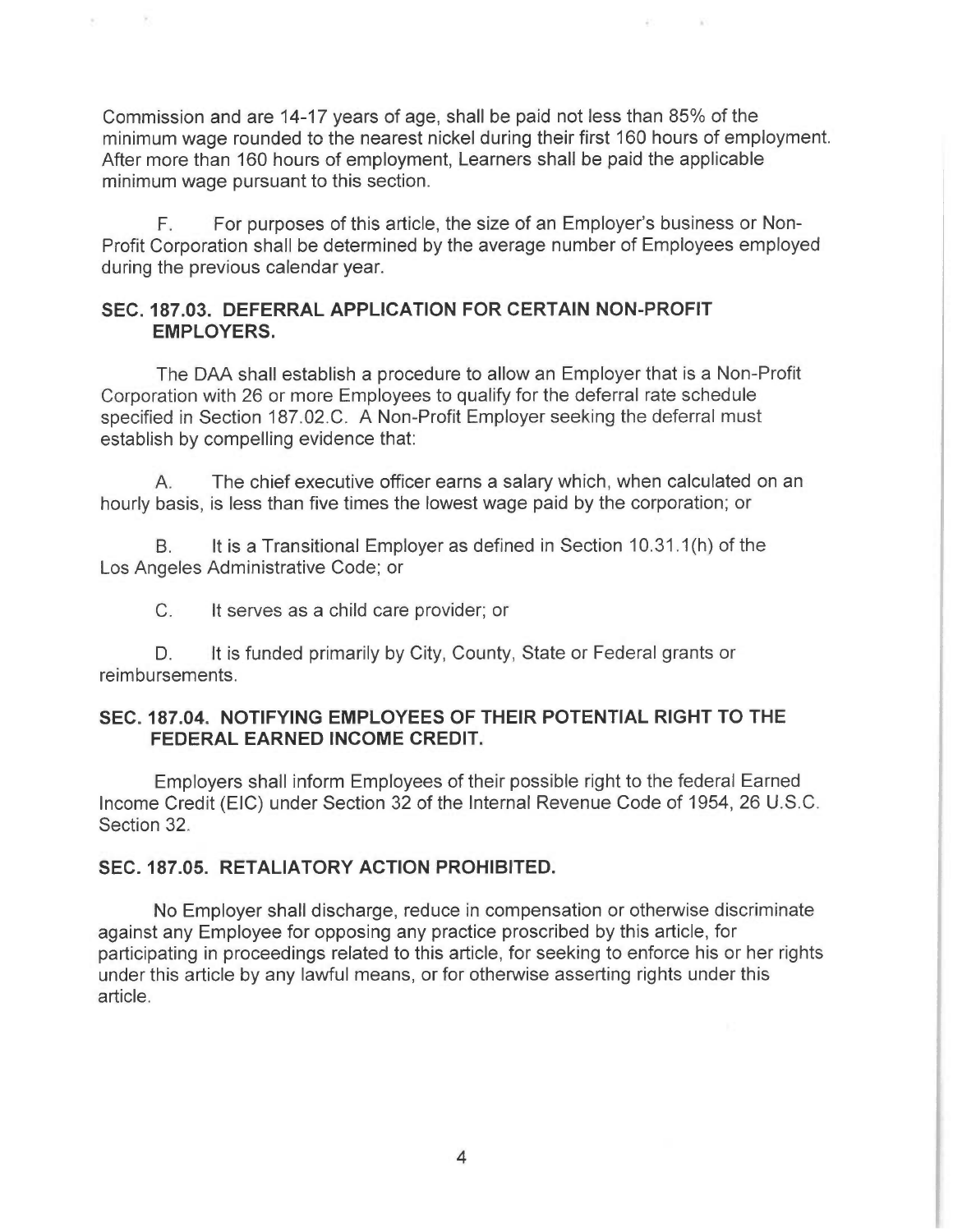#### SEC. 187.06. IMPLEMENTATION.

및

The DAA may promulgate guidelines and rules consistent with this article for the implementation of the provisions of this article. Any guidelines or rules shall have the force and effect of law, and may be relied upon by Employers, Employees and other parties to determine their rights and responsibilities under this article.

## SEC. 187.07. NO WAIVER OF RIGHTS.

Any waiver by an Employee of any or all of the provisions of this article shall be deemed contrary to public policy and shall be void and unenforceable.

## SEC. 187.08. COEXISTENCE WITH OTHER AVAILABLE RELIEF FOR SPECIFIC DEPRIVATIONS OF PROTECTED RIGHTS.

The provisions of this article shall not be construed as limiting any Employee's right to obtain relief to which he or she may be entitled at law or in equity.

Ŷ.

#### SEC. 187.09. CONFLICTS.

Nothing in this article shall be interpreted or applied so as to create any power or duty in conflict with any federal or State law.

### SEC. 187.10. REPORTS.

Every three years after July 1, 2016, the Chief Legislative Analyst (CLA) with the assistance of the City Administrative Officer (CAO) shall commission a study to review the state of the City's economy; minimum wage impacts; textile and apparel manufacturing impacts; temporary workers, guards and janitors impacts; home health care services impacts; residential care and nursing facilities impacts; child day care services impacts; restaurants and bars impacts; personal and repair services impacts; transitional jobs programs impacts; service charges, commissions and guaranteed gratuities impacts; and wage theft enforcement. On an annual basis, the CLA and CAO shall collect economic data, including jobs, earnings and sales tax.

#### SEC. 187.11. SEVERABILITY.

If any subsection, sentence, clause or phrase of this article is for any reason held to be invalid or unconstitutional by a court of competent jurisdiction, such decision shall not affect the validity of the remaining portions of this ordinance. The City Council hereby declares that it would have adopted this section, and each and every subsection, sentence, clause and phrase thereof not declared invalid or unconstitutional, without regard to whether any portion of the ordinance would be subsequently declared invalid or unconstitutional.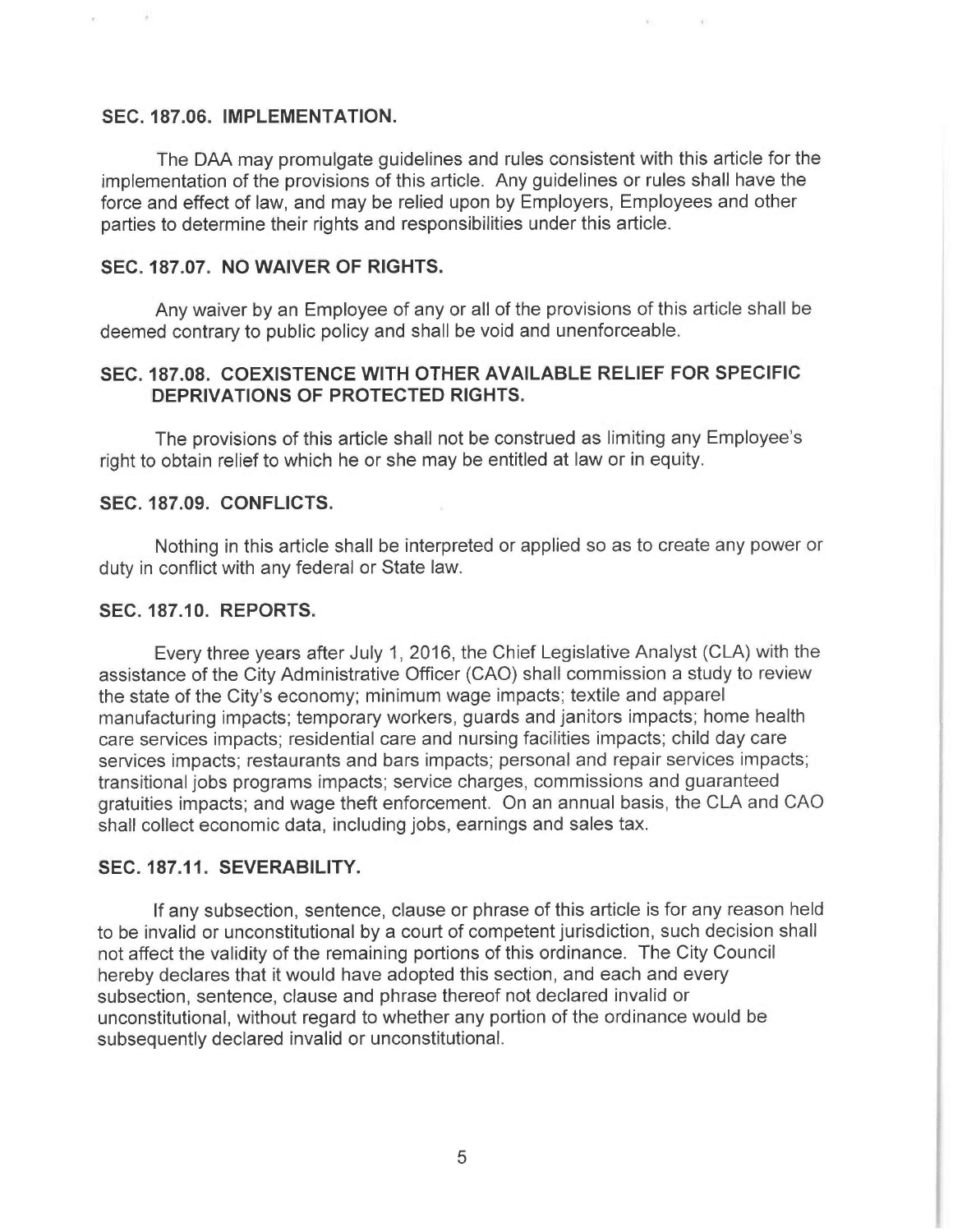Sec. 2. CHAPTER XVIII of the Municipal Code is retitled EMPLOYEE WAGES AND PROTECTIONS.

 $\mathcal{M}$  , and  $\mathcal{M}$ 

 $\sim$ 

 $\omega = -\omega$